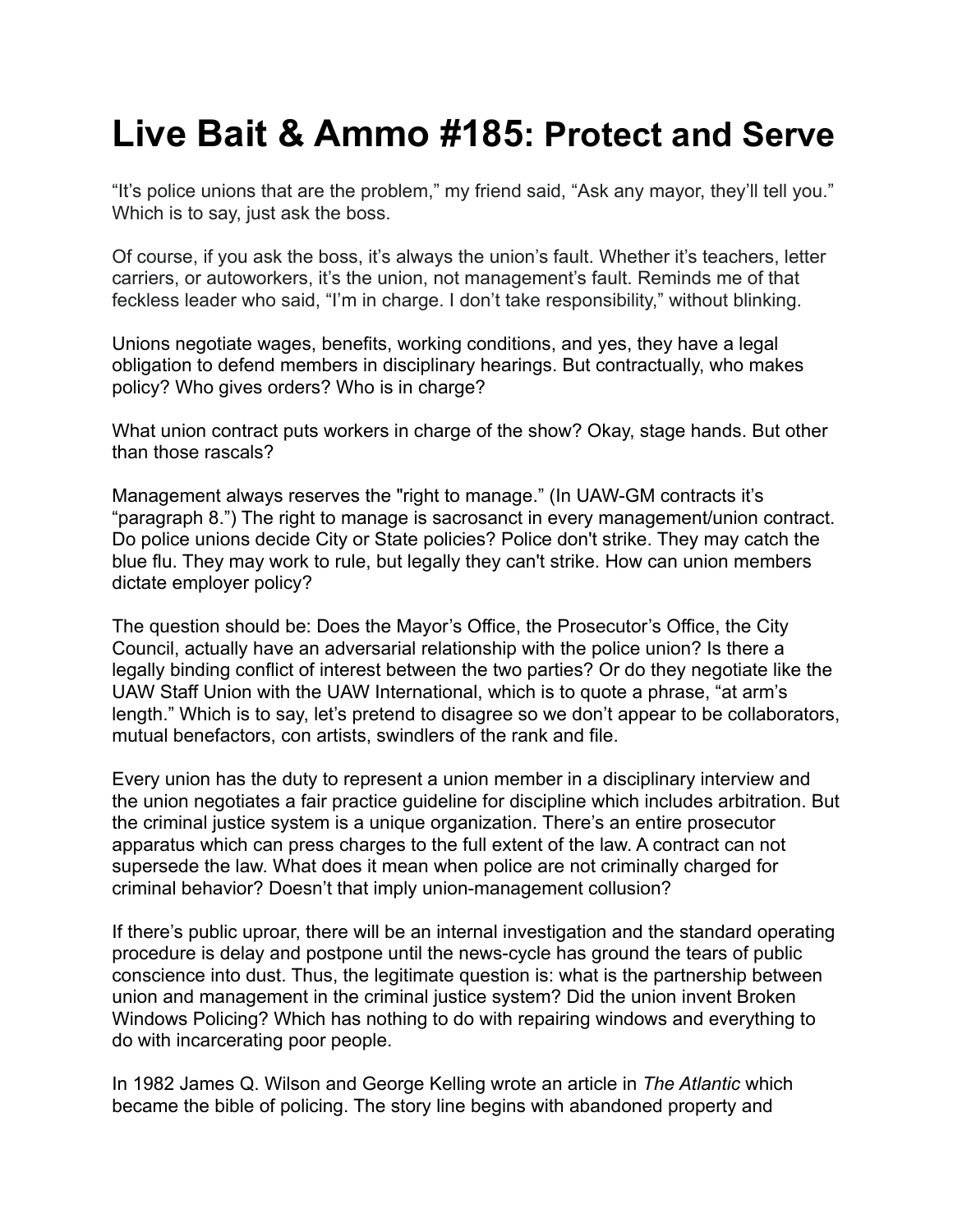proceeds to assumptions on parenting and poverty and crime rather than how the preeminent situation—abandoned property—may acquire socially redeeming value. Because like an old judge once said, "I know pornography when I see it."

The perpetrators of aggressive policing describe the end results of Capital's creative destruction which is desperation and despair. Their prescription is Stop and Frisk, which is an assumption of guilt by presence in the vicinity of poverty, and incarceration for petty infractions, which amounts to oppression of the poor—the victims of Capital's creative destruction.

Do the corporations who have abandoned Detroit take any responsibility for their destructive actions? Who pays for toxic clean-up, economic starvation, the scars on the landscape of cities some people call home? Who pays the human price of the opioid crisis? Are the corporate perpetrators arrested? Or the victims? The families? And who is assigned the ugly job of incarcerating sick people? Why police instead of health care workers who are trained to take care of sick, suffering people?

There's an urgent push by neoliberals to attack unions, rather than address the systemic causes of poverty, destitution, crime, addiction, and police brutality. Neoliberals accuse unions in order to distract blame for their own nefarious behavior.

For instance, neoliberals want to dismantle the US Post Office, sell the profitable parts of the postal service to private investors, and strap the postal unions with tasks private enterprise disdains. Neoliberals want to privatize wealthy public schools and leave the teachers unions to work with disadvantaged youth in the deindustrialized desolation of a condemned corridor patrolled by police in military gear. Neoliberals want police to do social work and mental health work. Tasks they were never trained for.

There's a pattern of immoral clarity in this neoliberal scheme. One can see the forest though the trees, but who can see the criminal intent through the smoke screen of blame? Neoliberals have leveraged an assault on working families that has ravaged communities; gutted pensions; napalmed jobs; sliced, diced, and decimated wages; strip-mined FHA mortgages; pilfered student debt; privatized all profit and socialized all losses; rendered capital gains into tax deductible charitable deductions; granted vulture capitalists qualified immunity; and turned US law enforcement into a casino racket.

The *Onion* headline, "Protesters Criticized for Looting Without Forming a Private Equity Firm First" is no joke. It's a placard of truth plastered over a farce.

The pertinent question is: who will union members, police or otherwise, accept a partnership with? Will workers accept partnerships made with business moguls by bought-off union officials? Or will they strive for solidarity with other workers like themselves?

Will union members strive to build a collective force to defend their own interests in league with the community to whom they belong? Or will they side with the bossing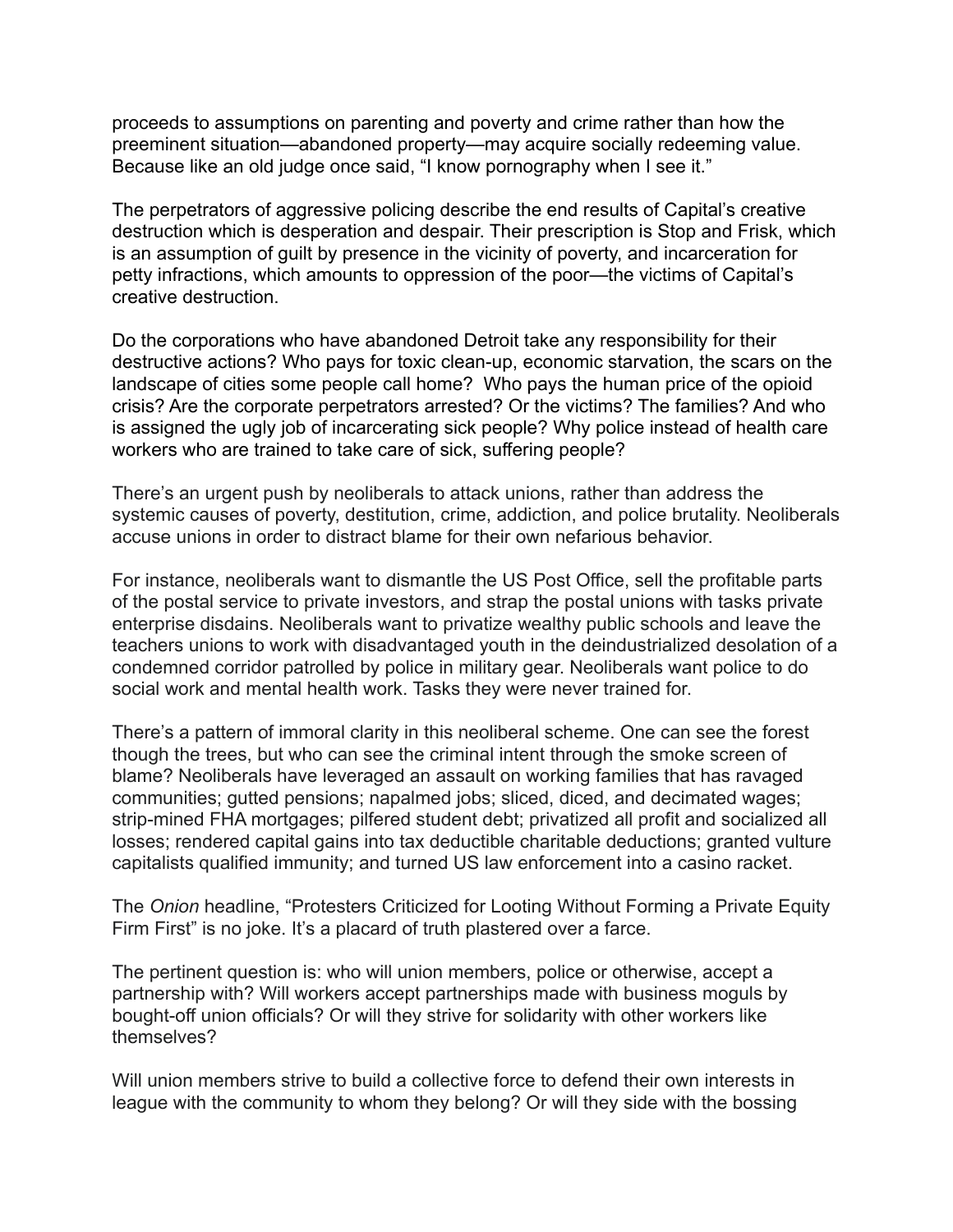class? Will they allow themselves to be scapegoats for the criminal class in suits and ties?

Perhaps this is the conflict of interest that has to be decided within every union. I don't believe workers, even police workers, want to see themselves as servants of the boss. All workers protect and serve. All workers deserve a union that aligns them with their class interest, which is, the people they choose to protect and serve. Do police workers choose to protect and serve the landlords of the world? Or would they rather choose to protect and serve their own neighbors, their friends, their fellows in the working class, their families?

Corporations strive to make workers identify with the company, to make company goals synonymous with workers' goals. Employees are forced to wear company gear (uniforms), sport company logos (uniforms), and order, arrange, and conform their lives around company time, company values, company crime.

If Amazon calls warehouses Fulfillment Centers, does that make Amazon workers virtual fluffers? Because naming a warehouse a Fulfillment Center is obscene. I know pornography when I see it. Workers don't exist to fulfill consumers' fantasies.

Bosses strive to convince workers that they are team members, associates, even family. If all those phony labels fail, the owners fall back on "independent contractor" as if workers were their own bosses and could determine their own hours and conditions and profits. Anything appellative but the plain moniker, worker, and never union member, because neoliberals want to separate workers from their class and coerce them into seeing other working people as the enemy.

We know who the enemy is. We know what the enemy looks like (Wibur Ross, Secretary of Commerce. The man who bankrupted Bethlehem Steel, the most iconic steel mill in America). We know that the enemy who attacks and pillages and plunders is a vulture capitalist, not a worker.

Since the seventies automakers have irrigated workers' brains with the team concept and hogtied job security with competition against fellow workers and loyalty to the golden calf of the supreme nation.

Long before MAGA the slogan of nation worship was Buy American. Not, Buy Union, but Buy American. Meanwhile, American companies exported more jobs than products, purchased foreign competitors at yard sale prices, and pumped American products full of foreign parts. Buy American is corporate sponsored propaganda; a lie promulgated by the crooked Administration Caucus.

Union officials ensconced in golf carts promoted Buy American as a job security battle against other workers, foreign and domestic, native and immigrant. Like police, American workers were trained to see the boss as a partner and other workers as the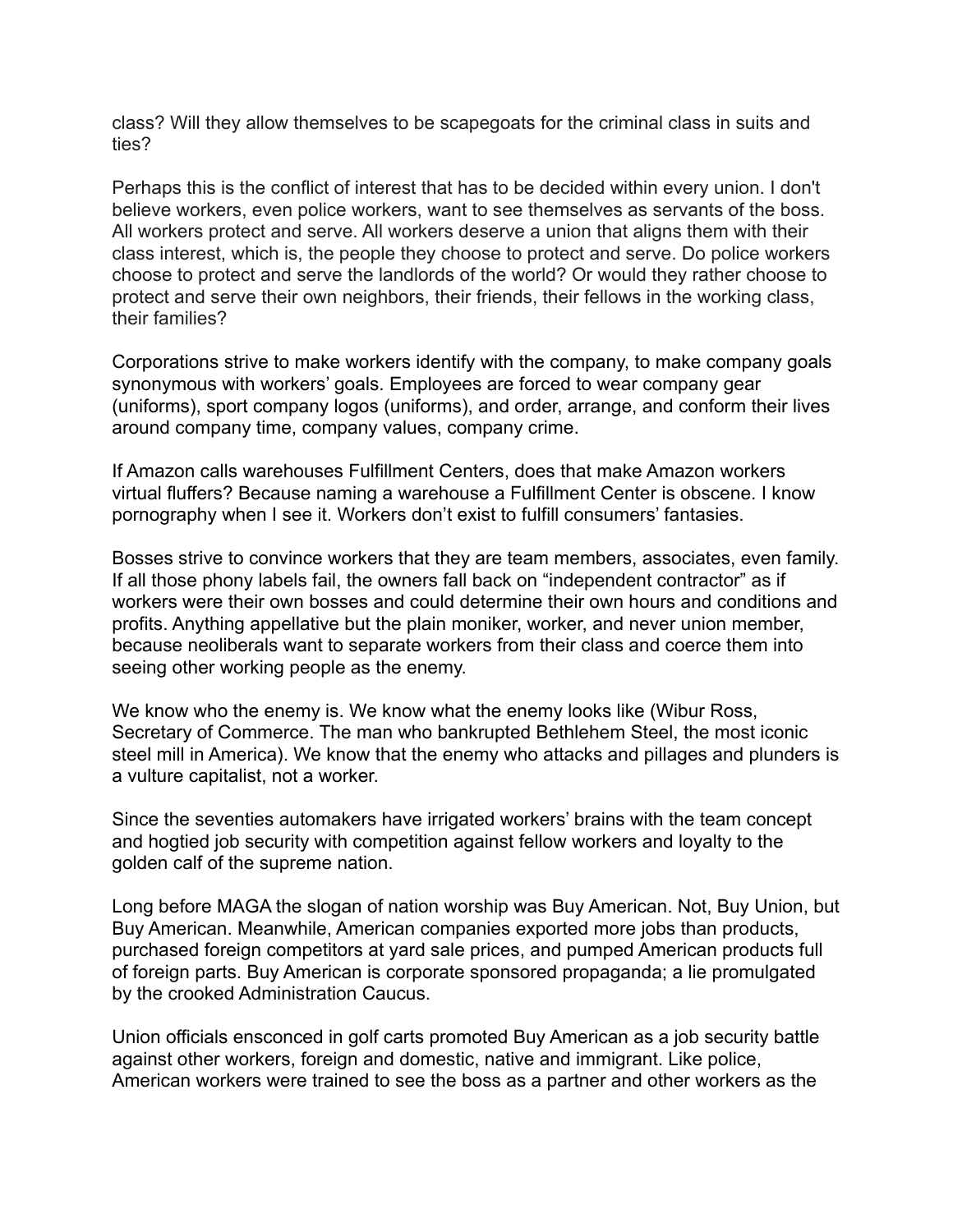enemy. UAW officials told us other workers were the enemy, even fellow UAW members. Never forget the union traitors who said workers are the enemy.

UAW officials exhorted us to save our jobs. Save our jobs by saving the company. Save the company by cutting jobs. Cut jobs by competing with other workers. Compete with other workers by speedup and safety risk and low wages. In other words, scab. Who were UAW officials working for? Who is the enemy of working people? Workers? Or the crooked UAW Administration Caucus? Police workers? Or Prosecutors, Mayors, City Councils, Police Chiefs, and Police Union office rats?

The job of convincing workers to identify with bosses and vilify fellow workers wasn't left to PR mavens. Union officials were bought off. In the UAW officials were bribed with featherbeds at Training Centers where every desk job required two workers: one for the company and one for the union. And nobody knew what anybody did because they didn't do shit.

Expense accounts for training activities looked like carnival promotions. They extorted suppliers of trinkets and polo shirts and hats. But we didn't know the half of it, and all the money they embezzled could have gone to wages and benefits. Yeah, that's why we got two tier. Yeah, that why workers took the shaft. Here's some of what we didn't know.

According to SEC documents, Joe Ashton who retired as President of the UAW in 2014 was recognized as a valuable asset to GM. From mid 2014 when he retired from the UAW through 2017 Ashton sat on GM's Board of Directors until he was busted for stealing from UAW members. His total compensation from GM including salary, stock, car allowance etc… per year was as follows:

| 2017 | \$333.534                                                   |
|------|-------------------------------------------------------------|
| 2016 | \$301,340                                                   |
| 2015 | \$258,199                                                   |
| 2014 | \$87,011 (first year on board he only worked half the year) |
|      |                                                             |
|      | Total = $$980,084.00$                                       |

"During his career with the UAW, Mr. Ashton played a key role in organizing campaigns and contract negotiations with major manufacturing and technology companies in a variety of industries including vehicle components, defense, aerospace, steel, and marine products. Based on these experiences, he has developed a deep understanding of how labor strategy can affect a company's financial success, including expertise in areas such as manufacturing processes, pension and health care costs, government relations, employee engagement and training, and plant safety." (GM Proxy Qualification 2016)

Oh yes, Brother Ashton has "a deep understanding of how labor strategy," or the betrayal thereof, "can affect a company's financial success." The bullshit only gets deeper.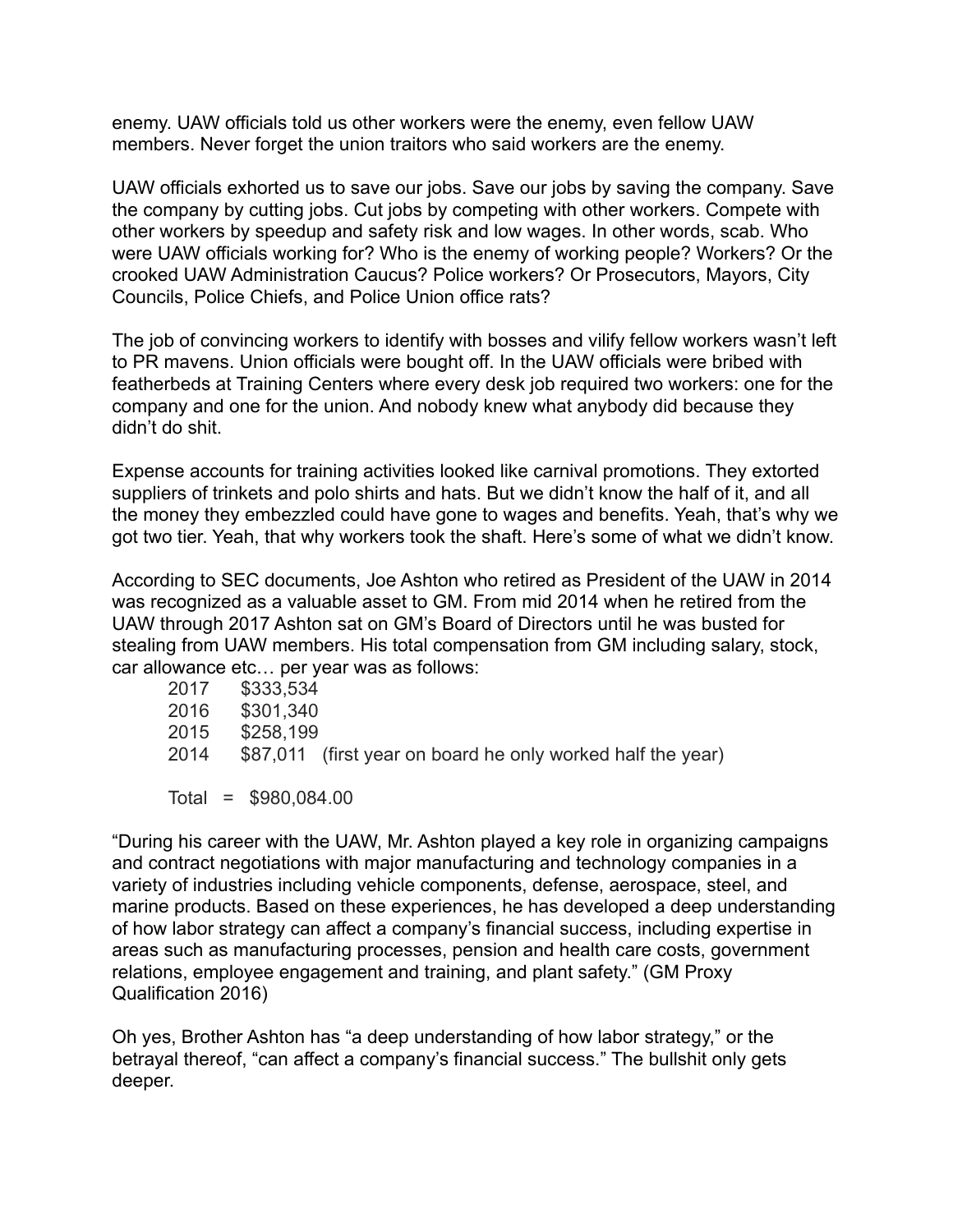GM filed a RICO suit against FCA alleging that "FCA cost it billions of dollars by corrupting the contract bargaining process with the UAW." Imagine that. The pot calls the kettle black with less shame than a dog in a cat house.

"What a waste of time and resources now and for years to come in this mega litigation if these automotive leaders and their large teams of lawyers are required to focus significant time-consuming efforts to pursue this nuclear option lawsuit if it goes forward," said Judge Paul Borman, a federal district court judge in Detroit.

These are the criminals in suits and ties. These are the neoliberals robbing America in the guise of lawful enterprise.

The notion that the UAW Administration Caucus can reform itself is ludicrous. The entire Administration Caucus is a confederacy of traitors. They all have to go. Furthermore, the Flower Funders' assertion that no one else could step up to the responsibility with sufficient experience and expertise only compounds the treachery. We have UAW members active and retired in our ranks who are honest, credible, talented people.

A quick example. Robb Betts was the President of UAW Local 2151 in Coopersville, Mi. Delphi Management proposed to him that he should agree to put all appointees in the JOBS Bank. Employees in the JOBS bank were paid full wages and benefits but were not included in the company budget. Thus, all the appointees' compensation would be allocated to a separate fund which would make the company books look better than they actually were.

I know this because Robb shared the proposal with me and said he was disturbed by the ethical implications. On the one hand, he wanted the company to look as good as possible in hopes that it would remain profitable and open. He felt a responsibility to do everything he could to help our plant survive. He felt he owed it to the membership. But he knew in his heart it was a lie, it was unethical. He said, he didn't know what he was going to do.

I said, "Yes, Robb, you do know what you are going to do. If you were going to go along with the lie, you wouldn't have told me, of all people. You are going to do the right thing."

On another occasion management wanted him to sign off on a directive to demand that hourly workers sign a statement giving management permission to review their medical records. In other words, sign off on HIPPA laws. Robb flat out refused. He told me he wouldn't even consider it. He said it was a violation of human dignity.

After the 2002 agreement the UAW International met with all the GM and Delphi UAW Presidents and Bargaining Chairs. They were given a presentation of the contract and they were expected to go back to their respective local unions and encourage members to ratify the contract. The contract contained a provision that stated the International and Delphi would meet within 14 months and agree to two tier for Delphi new hires. Despite